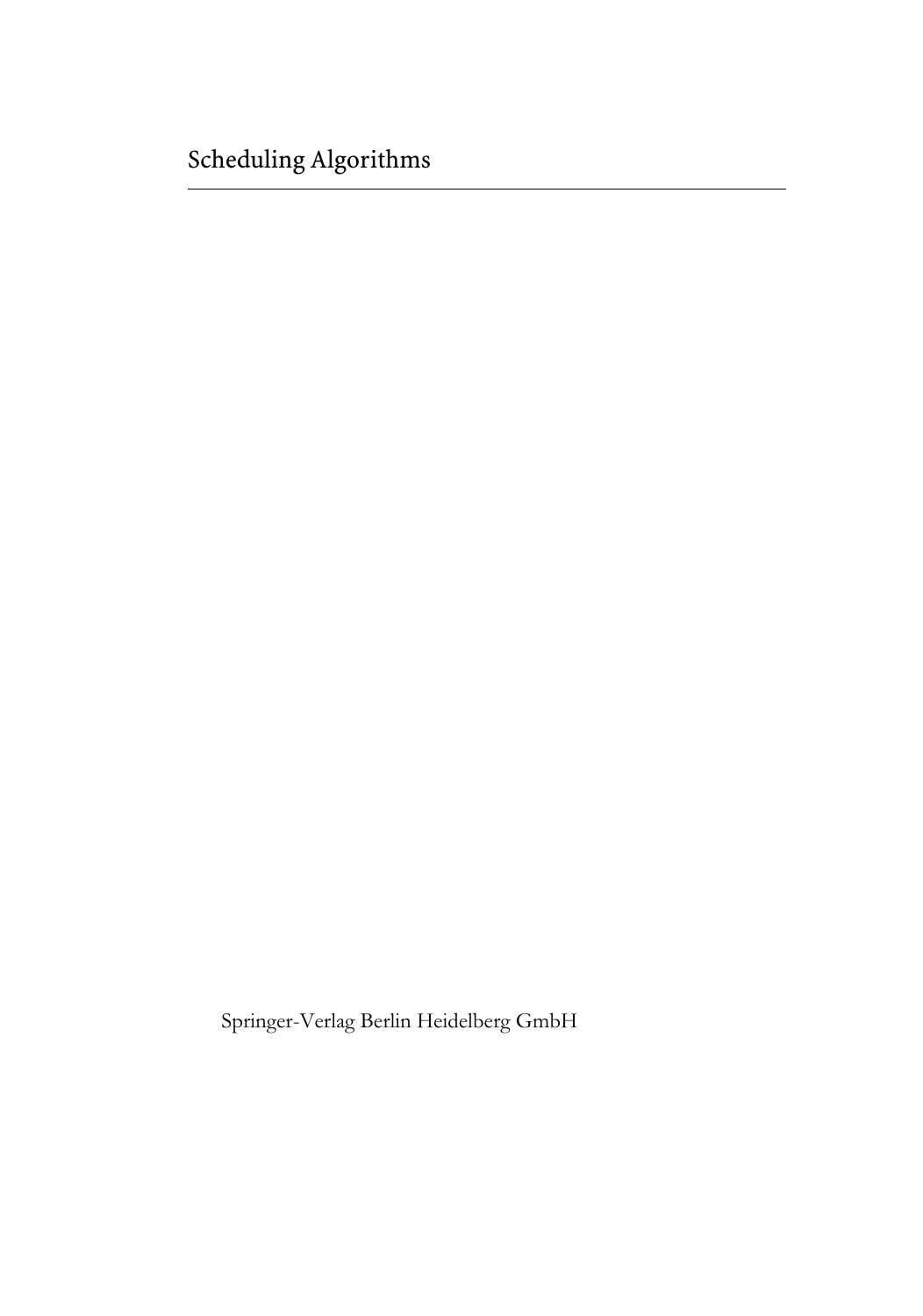Peter Brucker

# Scheduling Algorithms

Fourth Edition with 77 Figures and 32 Tables

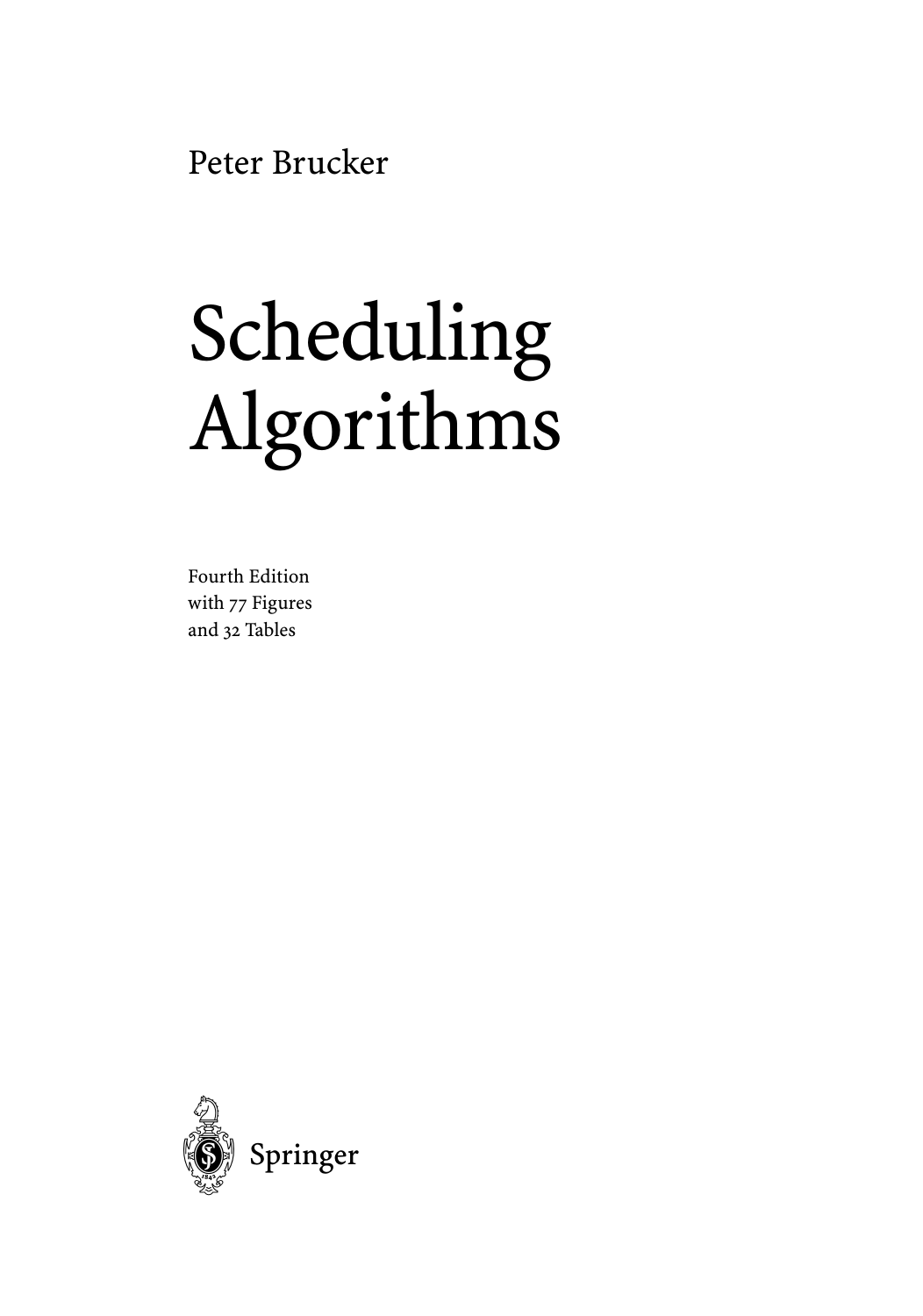Professor Dr. Peter Brucker

Universität Osnabrück Fachbereich Mathematik/Informatik Albrechtstraße 28 49076 Osnabrück, Germany peter.brucker@mathematik.uni-osnabrueck.de

ISBN 978-3-662-12944-9 ISBN 978-3-540-24804-0 (eBook) DOI 10.1007/978-3-540-24804-0

Cataloging-in-Publication Data applied for

A catalog record for this book is available from the Library of Congress.

Bibliographic information published by Die Deutsche Bibliothek Die Deutsche Bibliothek lists this publication in the Deutsche Nationalbibliografie; detailed bibliographic data available in the internet at *http.//dnb.ddb.de*

This work is subject to copyright. All rights are reserved, whether the whole or part of the material is concerned, specifically the rights of translation, reprinting, reuse of illustrations, recitation, broadcasting, reproduction on microfilm or in any other way, and storage in data banks. Duplication of this publication or parts thereof is permitted only under the provisions of the German Copyright Law of September 9, 1965, in its current version, and permission for use must always be obtained from Springer-Verlag Berlin Heidelberg GmbH.

Violations are liable for prosecution under the German Copyright Law.

springeronline.com

© Springer-Verlag Berlin Heidelberg 2004

Originally published by Springer-Verlag Berlin Heidelberg New York in 2004

The use of general descriptive names, registered names, trademarks, etc. in this publication does not imply, even in the absence of a specific statement, that such names are exempt from the relevant protective laws and regulations and therefore free for general use.

Cover design: Erich Kirchner, Heidelberg

SPIN 10971383 42/3130 – 5 4 3 2 1 0 – Printed on acid-free paper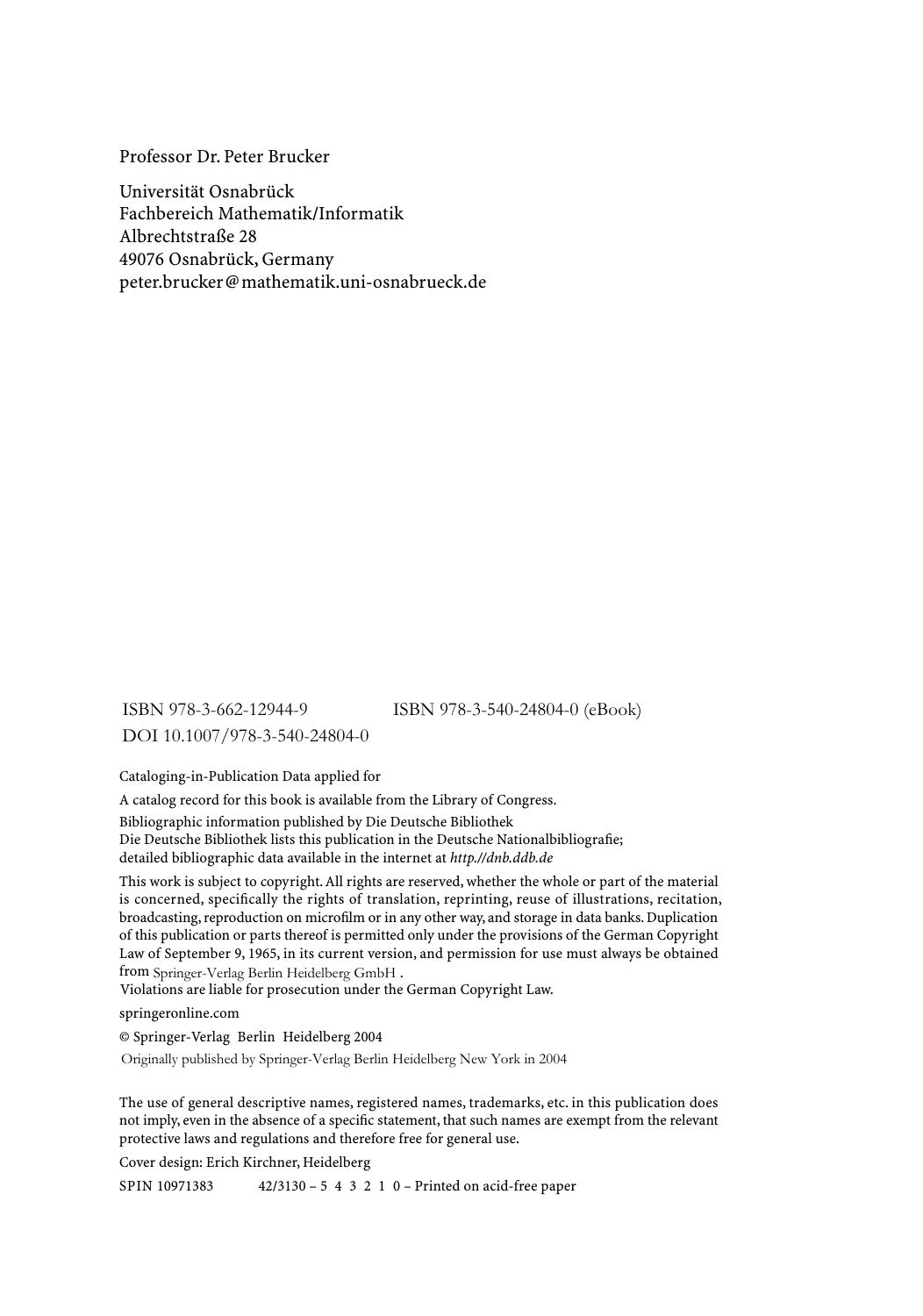#### **Preface of the Fourth Edition**

**In** this edition new results have been added to the complexity columns. Furthermore, the bibliography has been updated.

Again many thanks go to Marianne Gausmann for the typesetting and to Dr. Sigrid Knust for taking care of the complexity columns which can be found under the www-address

http://www.mathematik.uni-osnabrueck.de/research/OR/class.

Osnabriick, November 2003 Peter Brucker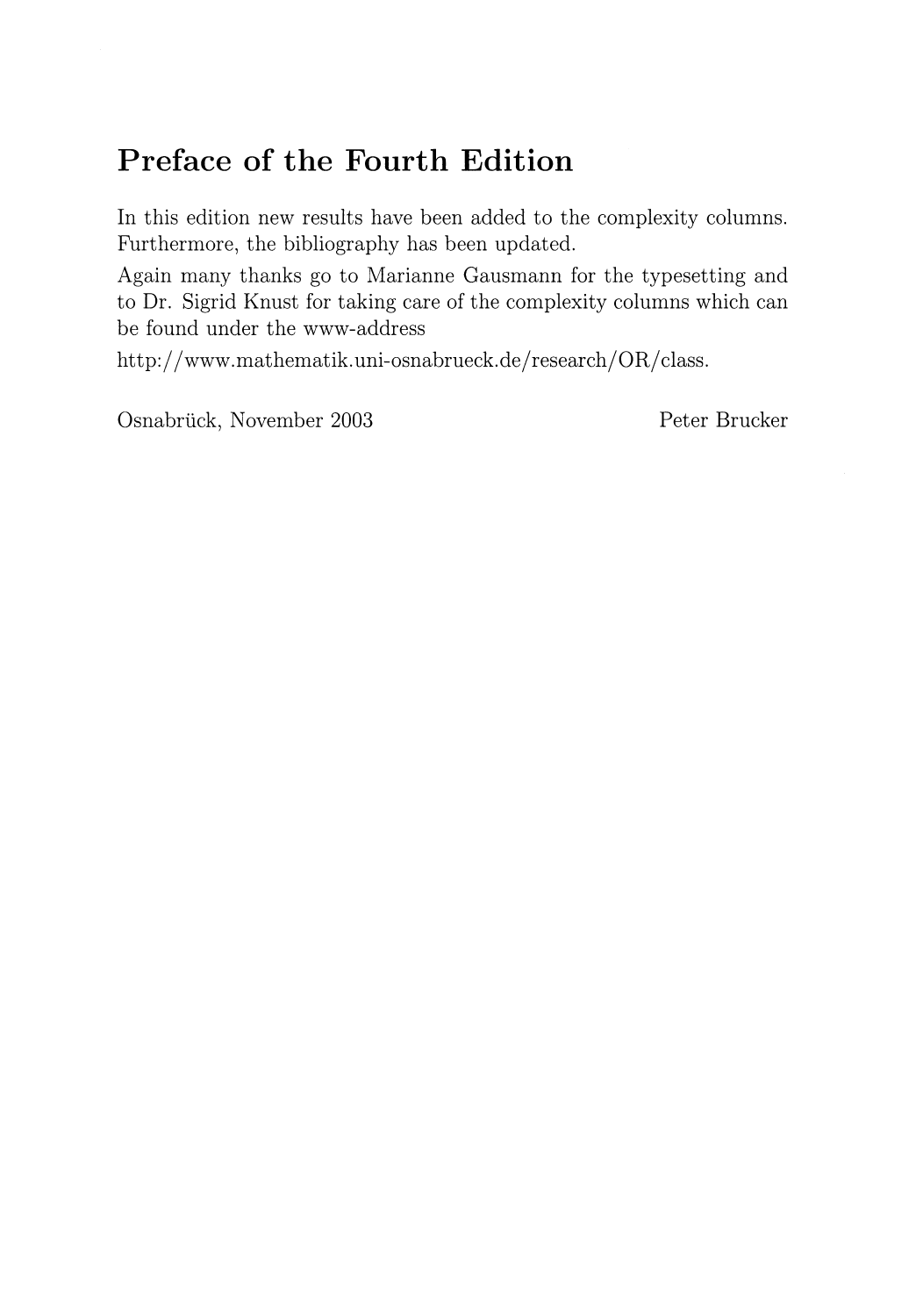#### **Preface of the Third Edition**

In this edition again the complexity columns at the end of each chapter and the corresponding references have been updated. I would like to express may gratitude to Dr. Sigrid Knust for taking care of a corresponding documentation of complexity results for scheduling problems in the Internet. These pages can be found under the world-wide-web address http://www.mathematik.uni-osnabrueck.de/research/OR/class.

In addition to the material of the second edition some new results on scheduling problems with release times and constant processing times and on multiprocessor task problems in which each task needs a certain number of processors have been included.

The new edition has been rewritten in  $\text{BTr}X 2_{\epsilon}$ . Many thanks go to Marianne Gausmann for the new typesetting and to Christian Strotmann for creating the bibliography database files.

Osnabruck, March 2001 Peter Brucker

#### **Preface of the Second Edition**

In this revised edition new material has been added. In particular, the chapters on batching problems and multiprocessor task scheduling have been augmented. Also the complexity columns at the end of each chapter have been updated. In this connection I would like thank Jan Karel Lenstra for providing the current results of the program MSPCLASS. I am grateful for the constructive comments of Jacek Blazewicz, Johann Hurink, Sigrid Knust, Svetlana Kravchenko, Erwin Pesch, Maurice Queyranne, Vadim Timkowsky, Jürgen Zimmermann which helped to improve the first edition.

Finally, again special thanks go to Marianne Gausmann and Teresa Gehrs for the T<sub>EX</sub> typesetting and for improving the English.

Osnabruck, November 1997 Peter Brucker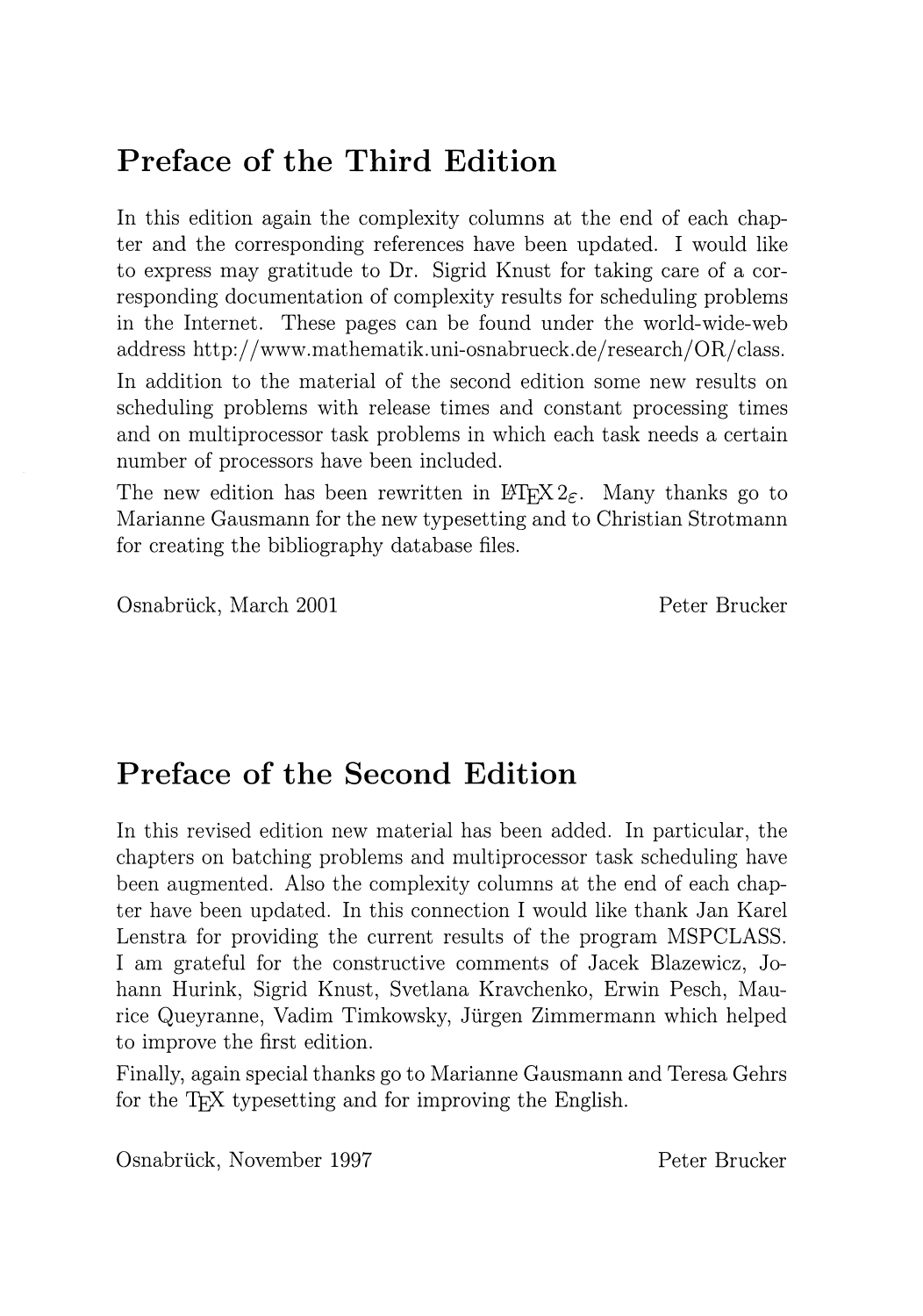### **Preface**

This is a book about scheduling algorithms. The first such algorithms were formulated in the mid fifties. Since then there has been a growing interest in scheduling. During the seventies, computer scientists discovered scheduling as a tool for improving the performance of computer systems. Furthermore, scheduling problems have been investigated and classified with respect to their computational complexity. During the last few years, new and interesting scheduling problems have been formulated in connection with flexible manufacturing.

Most parts of the book are devoted to the discussion of polynomial algorithms. **In** addition, enumerative procedures based on branch & bound concepts and dynamic programming, as well as local search algorithms, are presented.

The book can be viewed as consisting of three parts. The first part, Chapters 1 through 3, covers basics like an introduction to and classification of scheduling problems, methods of combinatorial optimization that are relevant for the solution procedures, and computational complexity theory.

The second part, Chapters 4 through 6, covers classical scheduling algorithms for solving single machine problems, parallel machine problems, and shop scheduling problems.

The third and final part, Chapters 7 through 11, is devoted to problems discussed in the more recent literature in connection with flexible manufacturing, such as scheduling problems with due dates and batching. Also, multiprocessor task scheduling is discussed.

Since it is not possible to cover the whole area of scheduling in one book, some restrictions are imposed. Firstly, in this book only machine or processor scheduling problems are discussed. Secondly, some interesting topics like cyclic scheduling, scheduling problems with finite input and/or output buffers, and general resource constrained scheduling problems are not covered in this book.

I am indebted to many people who have helped me greatly in preparing this book. Students in my courses during the last three years at the University of Osnabrück have given many suggestions for improving earlier versions of this material. The following people read preliminary drafts of all or part of the book and made constructive comments: Johann Hurink, Sigrid Knust, Andreas Kramer, Wieslaw Kubiak, Helmut Mausser.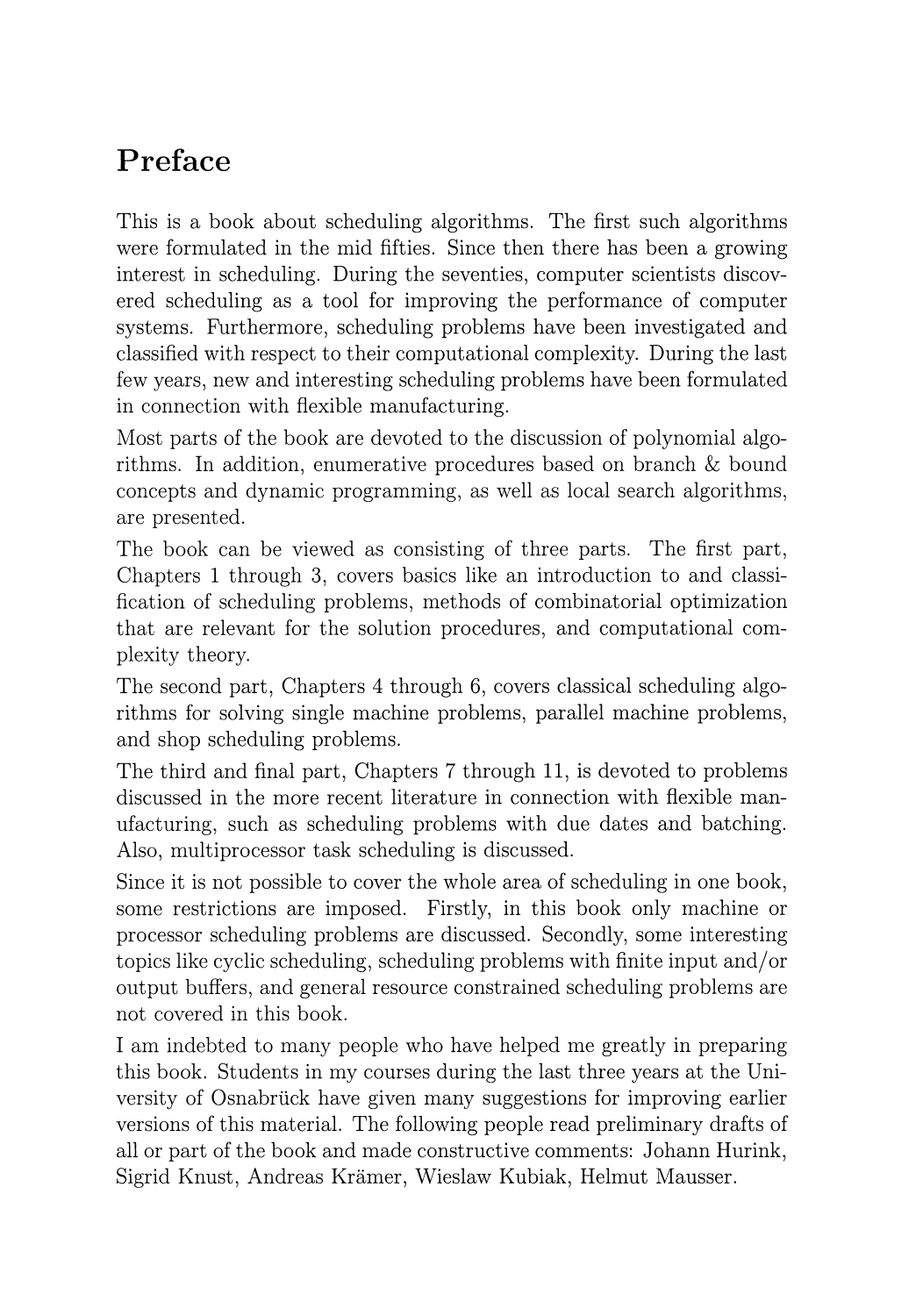I am grateful to the Deutsche Forschungsgemeinschaft for supporting the research that underlies much of this book. I am also indebted to the Mathematics and Computer Science Department of the University of Osnabrück, the College of Business, University of Colorado at Boulder, and the Computer Science Department, University of California at Riverside for providing me with an excellent environment for writing this book.

Finally, special thanks go to Marianne Gausmann for her tireless efforts in translating my handwritten hieroglyphics and figures into input for the T<sub>EX</sub> typesetting system.

Osnabrück, April 1995 Peter Brucker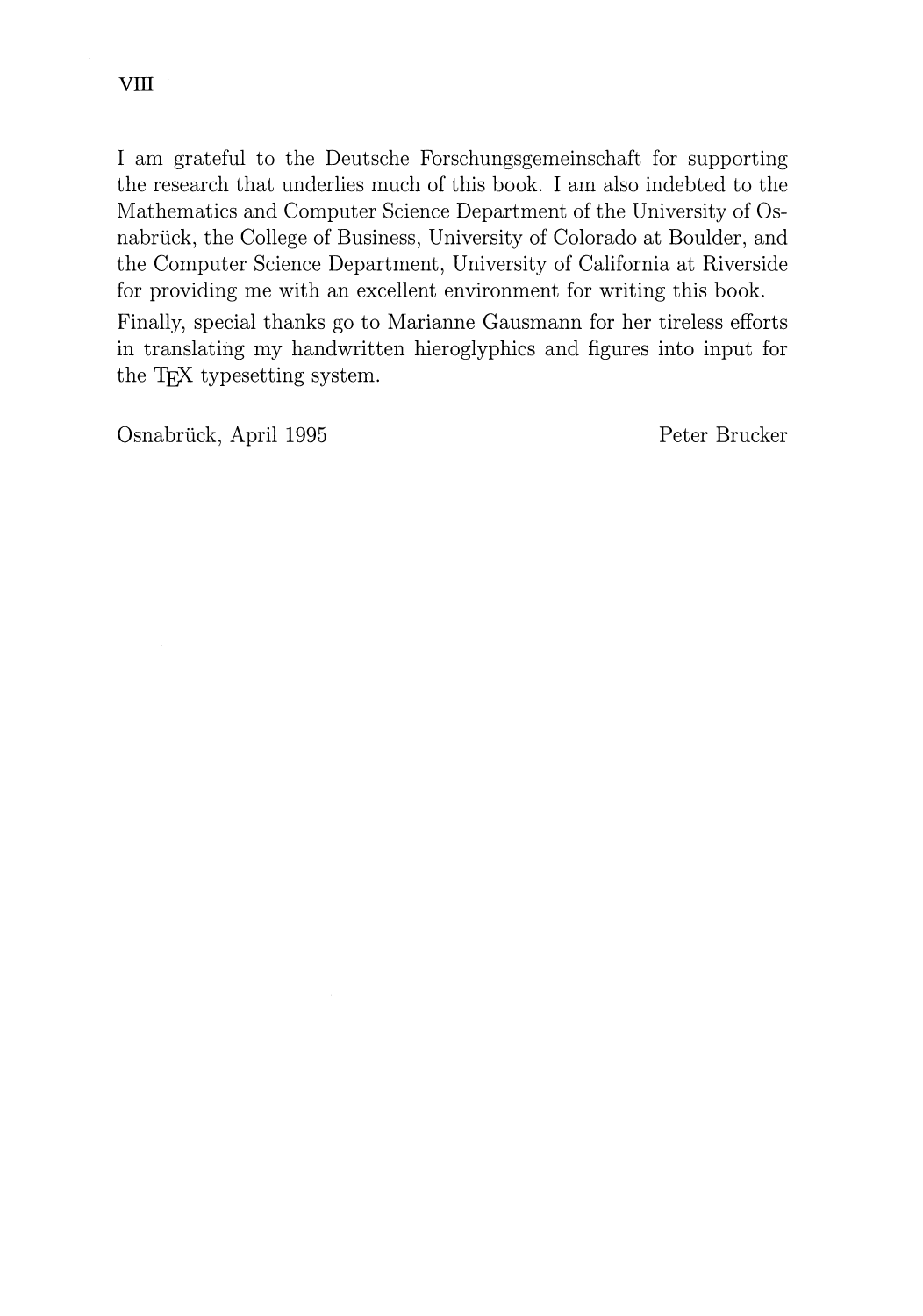## **Contents**

| $\mathbf{1}$ |                                             | <b>Classification of Scheduling Problems</b>                          | $\mathbf{1}$   |  |
|--------------|---------------------------------------------|-----------------------------------------------------------------------|----------------|--|
|              | 1.1                                         |                                                                       | $\mathbf{1}$   |  |
|              | 1.2                                         |                                                                       | $\overline{2}$ |  |
|              | 1.3                                         |                                                                       | 3              |  |
|              | 1.4                                         |                                                                       | $\overline{5}$ |  |
|              | 1.5                                         |                                                                       | 6              |  |
|              | 1.6                                         |                                                                       | $\overline{7}$ |  |
| $\bf{2}$     | Some Problems in Combinatorial Optimization |                                                                       |                |  |
|              | 2.1                                         | Linear and Integer Programming                                        | 11             |  |
|              | 2.2                                         | Transshipment Problems                                                | 12             |  |
|              | 2.3                                         | The Maximum Flow Problem                                              | 13             |  |
|              | 2.4                                         | Bipartite Matching Problems                                           | 14             |  |
|              | 2.5                                         | The Assignment Problem                                                | 18             |  |
|              | 2.6                                         | Arc Coloring of Bipartite Graphs                                      | 23             |  |
|              | 2.7                                         | Shortest Path Problems and Dynamic Programming                        | 26             |  |
| 3            |                                             | <b>Computational Complexity</b>                                       | 37             |  |
|              | 3.1                                         |                                                                       | 37             |  |
|              | 3.2                                         | $\mathcal{NP}$ -complete and $\mathcal{NP}$ -hard Problems            | 41             |  |
|              | 3.3                                         | Simple Reductions Between Scheduling Problems                         | 48             |  |
|              | 3.4                                         | Living with $\mathcal{NP}$ -hard Problems                             | 50             |  |
|              |                                             | Local Search Techniques $\ldots \ldots \ldots \ldots \ldots$<br>3.4.1 | 51             |  |
|              |                                             | 3.4.2<br>Branch-and-Bound Algorithms                                  | 56             |  |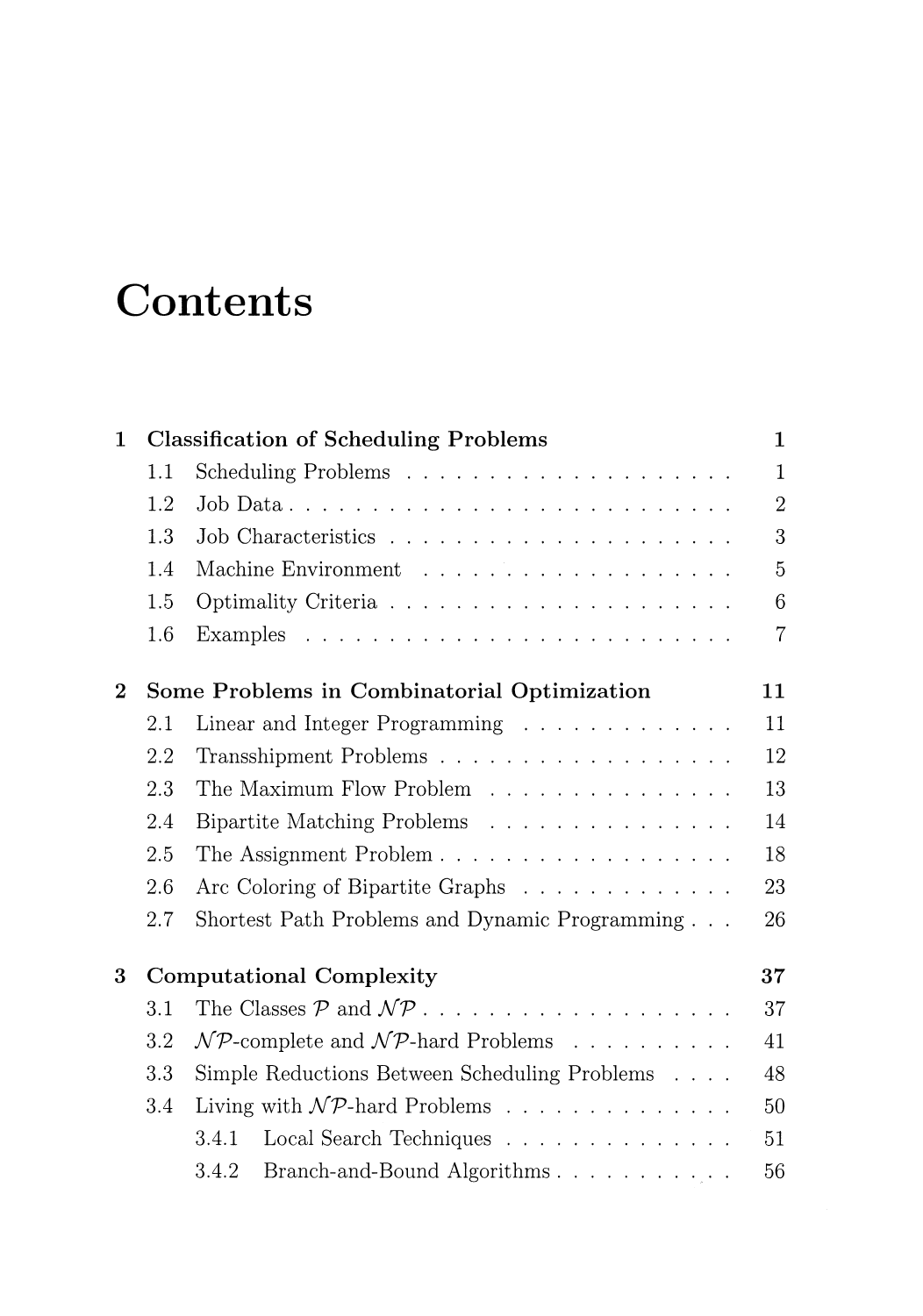| 4 |                          | <b>Single Machine Scheduling Problems</b>                                                   | 61      |  |  |
|---|--------------------------|---------------------------------------------------------------------------------------------|---------|--|--|
|   | 4.1                      |                                                                                             | 62      |  |  |
|   |                          | Lawler's Algorithm for $1   prec   f_{\text{max}}   \dots  $<br>4.1.1                       | 62      |  |  |
|   |                          | $1 prec; p_j = 1; r_j   f_{\text{max}}$ and $1   prec; pmtn; r_j   f_{\text{max}}$<br>4.1.2 | 63      |  |  |
|   | 4.2                      | Maximum Lateness and Related Criteria $\dots\dots\dots$ .                                   | 67      |  |  |
|   | 4.3                      | Total Weighted Completion Time                                                              | 73      |  |  |
|   |                          | $1   tree   \sum w_j C_j$<br>4.3.1                                                          | 73      |  |  |
|   |                          | 1   sp-graph $\sum w_j C_j$<br>4.3.2                                                        | 80      |  |  |
|   | 4.4                      | Weighted Number of Late Jobs                                                                | 85      |  |  |
|   |                          | $1   r_j; p_j = 1   \sum w_j U_j$<br>4.4.1                                                  | 85      |  |  |
|   |                          | 4.4.2 1   $p_j = 1$   $\sum w_j U_j$                                                        | 85      |  |  |
|   |                          |                                                                                             | 86      |  |  |
|   |                          | $1   r_j; pmtn   \sum w_j U_j \dots \dots \dots \dots \dots \dots \dots$<br>4.4.4           | 89      |  |  |
|   | 4.5                      | Total Weighted Tardiness                                                                    | 94      |  |  |
|   | 4.6                      | Problems with Release Times and Identical Processing                                        |         |  |  |
|   |                          | Times<br>and the contract of the contract of the contract of                                | 98      |  |  |
|   |                          | $1   r_j; p_j = p   \sum w_j U_j$<br>4.6.1                                                  | 98      |  |  |
|   |                          | $1   r_j; p_j = p   \sum w_j C_j$ and $1   r_j; p_j = p   \sum T_j$ .<br>4.6.2              | 102     |  |  |
|   | 4.7                      | Complexity of Single Machine Problems $\hfill\ldots\ldots\ldots\ldots$                      | 104     |  |  |
| 5 | <b>Parallel Machines</b> |                                                                                             |         |  |  |
|   | 5.1                      |                                                                                             | 107     |  |  |
|   |                          | 5.1.1<br>Identical Machines                                                                 | 107     |  |  |
|   |                          | 5.1.2<br>Uniform Machines                                                                   | 124     |  |  |
|   |                          | 5.1.3 Unrelated Machines                                                                    | 136     |  |  |
|   | 5.2                      |                                                                                             | 139     |  |  |
|   |                          | $P \mid tree; p_i = 1 \mid L_{\text{max}}$ -Problems<br>5.2.1                               | 139     |  |  |
|   |                          | Problem $P2   prec; p_i = 1   L_{\text{max}} \dots \dots \dots$<br>5.2.2                    | 145     |  |  |
|   | 5.3                      |                                                                                             | 150     |  |  |
| 6 |                          | <b>Shop Scheduling Problems</b>                                                             | $155\,$ |  |  |
|   | 6.1                      | The Disjunctive Graph Model                                                                 | 156     |  |  |
|   | 6.2                      |                                                                                             | 158     |  |  |
|   |                          |                                                                                             |         |  |  |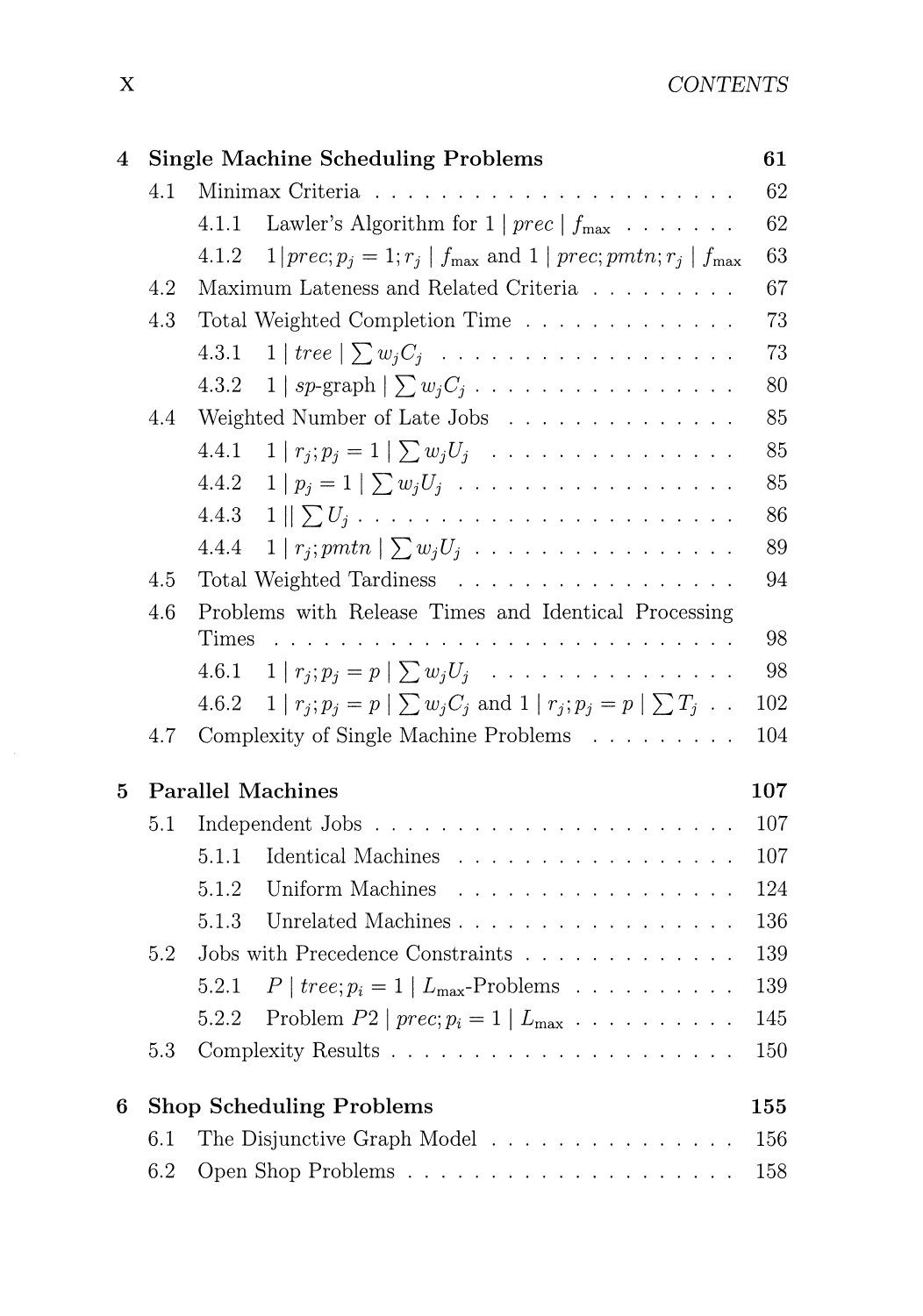|                |     | 6.2.1 | Arbitrary Processing Times                                                                          | 158 |
|----------------|-----|-------|-----------------------------------------------------------------------------------------------------|-----|
|                |     | 6.2.2 | Unit Processing Times                                                                               | 161 |
|                | 6.3 |       |                                                                                                     | 174 |
|                |     | 6.3.1 | Minimizing Makespan                                                                                 | 174 |
|                | 6.4 |       |                                                                                                     | 178 |
|                |     | 6.4.1 | Problems with Two Machines                                                                          | 179 |
|                |     | 6.4.2 | Problems with Two Jobs. A Geometric Approach                                                        | 187 |
|                |     | 6.4.3 | Job Shop Problems with Two Machines                                                                 | 196 |
|                |     | 6.4.4 | A Branch-and-Bound Algorithm                                                                        | 202 |
|                |     | 6.4.5 | Applying Tabu-Search to the Job Shop Problem.                                                       | 221 |
|                | 6.5 |       |                                                                                                     | 226 |
|                |     | 6.5.1 | Problems with Two Machines                                                                          | 226 |
|                |     | 6.5.2 | Problems with Two Jobs                                                                              | 227 |
|                | 6.6 |       | Complexity of Shop Scheduling Problems                                                              | 232 |
| $\overline{7}$ |     |       | <b>Due-Date Scheduling</b>                                                                          | 241 |
|                | 7.1 |       | Problem $1   d_{opt}   \sum w_i  L_{\sigma(i)}  + w_0 \cdot d \dots \dots \dots \dots$              | 242 |
|                | 7.2 |       | Problem $1 d_{opt} w_E\sum E_i+w_T\sum T_i+w_0d \dots \dots \dots$                                  | 245 |
|                | 7.3 |       | Problem $1  d  \sum w_i  L_{\sigma(i)} $                                                            | 247 |
|                | 7.4 |       | Problem $1   d   w_E \sum E_i + w_T \sum T_i$                                                       | 253 |
|                | 7.5 |       | Problem 1   $d \mid  L_i _{\text{max}}$ and 1   $d_{opt} \mid  L_i _{\text{max}} \dots \dots \dots$ | 255 |
|                | 7.6 |       | Problem $1   d_{opt}   \sum w_i   L_i   \ldots \ldots \ldots \ldots \ldots \ldots$                  | 257 |
|                | 7.7 |       |                                                                                                     | 260 |
| 8              |     |       | <b>Batching Problems</b>                                                                            | 265 |
|                | 8.1 |       | Single Machine s-Batching Problems $\ldots \ldots \ldots \ldots$                                    | 265 |
|                | 8.2 |       | Single Machine $p$ -Batching Problems                                                               | 269 |
|                |     | 8.2.1 | The Unbounded Model                                                                                 | 270 |
|                |     | 8.2.2 | The Bounded Model                                                                                   | 275 |
|                | 8.3 |       | Complexity Results for Single Machine Batching Problems 275                                         |     |
| 9              |     |       | <b>Changeover Times and Transportation Times</b>                                                    | 279 |
|                | 9.1 |       | Single Machine Problems                                                                             | 280 |